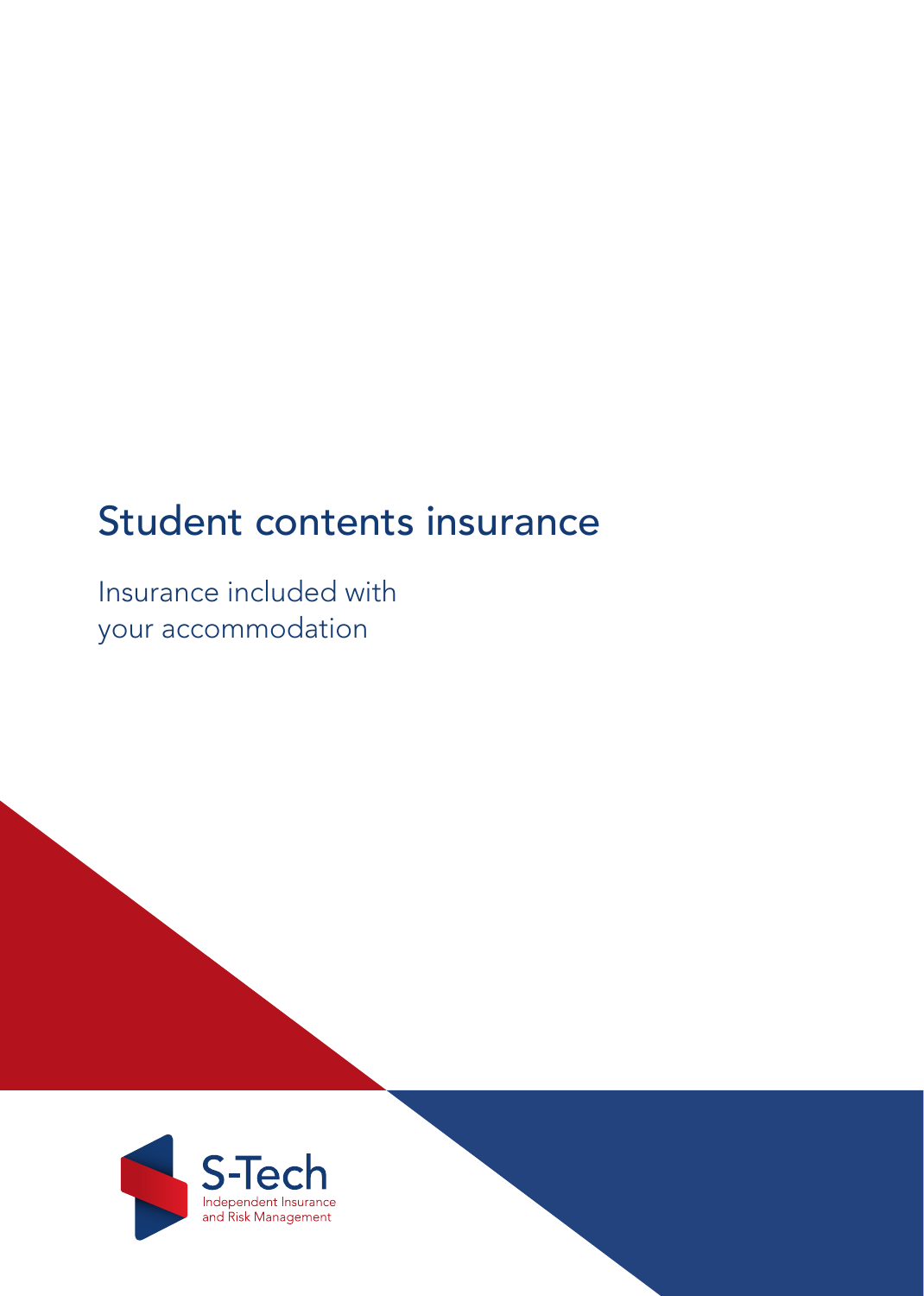## Student contents insurance

Students contents insurance provides cover for students when they are away from home at college or university. The policy provides cover in various categories, including accidental damage to rooms, as well as cover for your bicycle and laptop, on and off College premises.

| <b>COVER TYPE</b>                             | <b>COVER LIMITS</b>                               |
|-----------------------------------------------|---------------------------------------------------|
| <b>Contents</b>                               | £5,000                                            |
| Personal Possessions outside your home        | £200                                              |
| High risk items and valuables cover           | £1000                                             |
| Laptops outside college room or house         | £500                                              |
| <b>Freezer Contents</b>                       | £100                                              |
| Money in your home                            | £75                                               |
| Desktop computer                              | <b>Included in Contents</b>                       |
| <b>College library books</b>                  | Up to sum insured in residence, UPP limit outside |
| College property on loan in your college room | Up to contents sum insured, UPP limit outside     |
| <b>Pedal Cycles including accessories</b>     | £200                                              |
| <b>Accidental Damage to own contents</b>      | <b>No</b>                                         |
| Accidental Damage to your College room        | £5000                                             |
| <b>Claim Excess</b>                           | £30                                               |
| <b>Personal Liability cover</b>               | £5,000,000                                        |

Policy underwriters by Salvation Army General Insurance Company (Some profit from the sale of this policy will go to benefit local Salvation Army branches)

| What do I need to do?                                             | The policy taken out by your college automatically provides you with cover if you pay them for<br>your accommodation. You do not need to do anything.                                                     |
|-------------------------------------------------------------------|-----------------------------------------------------------------------------------------------------------------------------------------------------------------------------------------------------------|
| What if this is not<br>enough cover for all of<br>my possessions? | This policy provides a cushion of cover for all students, if the cover levels shown above are not<br>adequate simply go online and get a quote at https://www.s-tech.co.uk/students-insurance-top-<br>up/ |
|                                                                   | On the website you will be able to select your college, choose which areas of cover you would<br>like to increase, get a quote, take out the policy, make a payment and email yourself the<br>documents.  |
| How do I make a claim?                                            | If the claim relates to your own contents use this link to complete a claim form https://www.s-                                                                                                           |
|                                                                   | tech.co.uk/students-insurance-make-a-claim                                                                                                                                                                |
|                                                                   | If the claim relates to the property i.e. attempted break-in or water leak, please contact your<br>college property manager in the usual way.                                                             |